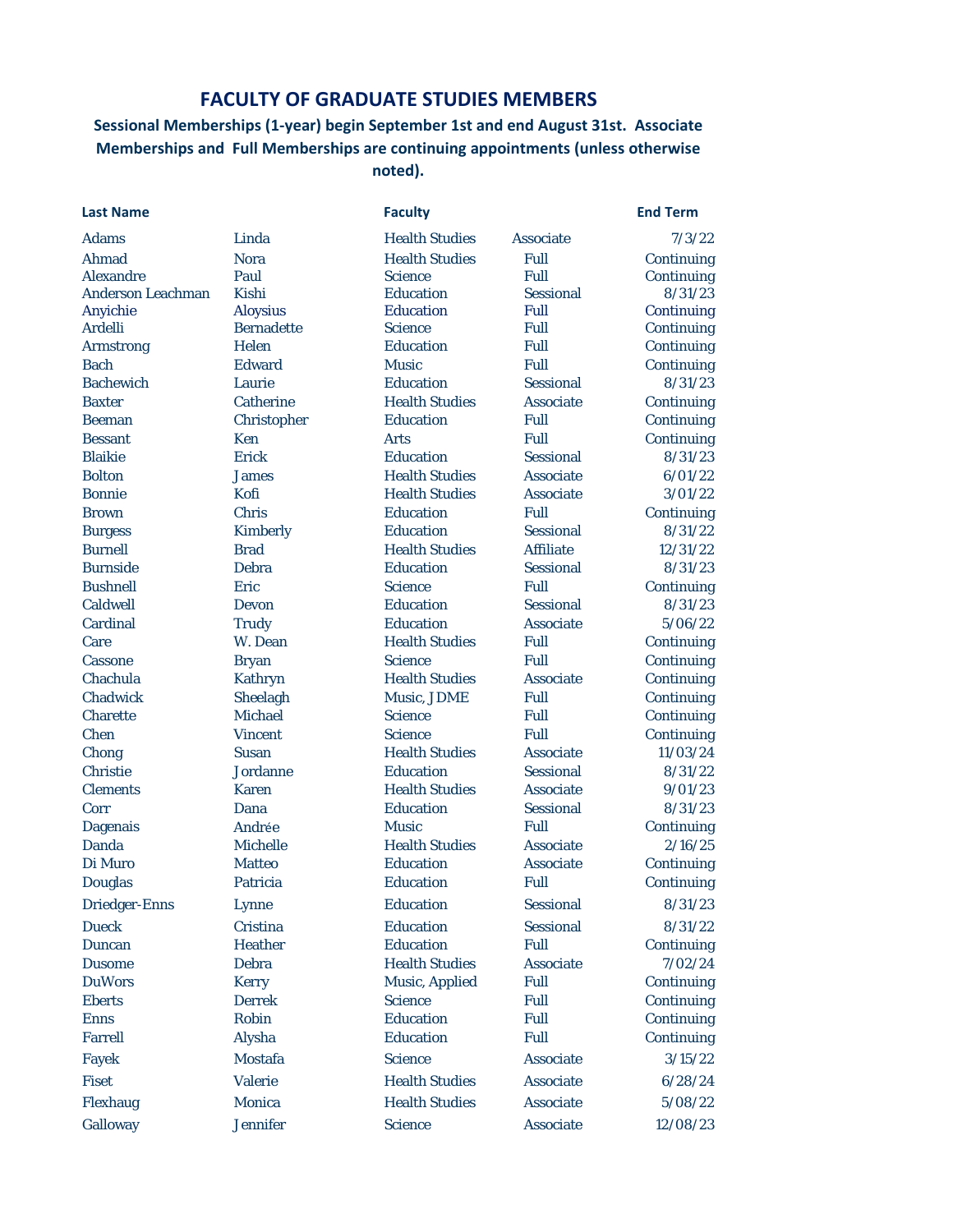Gatien Greg Music Full Continuing Gesner Heather Health Studies Associate 3/29/25 Giesbrecht Jochebed Kathrina Health Studies Associate 3/29/24 Gilberto Amber Health Studies Associate 11/03/24 Glenn Aaron Science Associate 5/01/25 Godin Jon-Thomas Music Full Continuing Goernert Phillip Science Full Continuing Gold Ken Music Sessional 8/31/22 Greenwood David Science Full Continuing Grills Scott Arts Full Continuing Gulliver Austin Science Full Continuing Hardy Kristen Health Studies Associate 8/07/22 Helewka Anna Health Studies Associate 4/13/24 Henry Sheika Science Associate Continuing Herron Rachel Science Full Continuing Hiebert-Murphy Diane Health Studies Associate 5/31/23 Hill Bryan Science Full Continuing Isler Chantille Health Studies Associate 7/28/24 Johnson Davion Education Sessional 8/31/23 Johnson Frances Health Studies Associate 6/10/23 Karpa Jane Health Studies Full Continuing Kasamali Zahra Education Full Continuing Kent-Wilkinson Arlene Health Studies Associate 10/02/24 Kirk Jacqueline Education Full Continuing Koiter Alexander Science Full Continuing Kokorudz Shelley Education Full Continuing Krentz Joel Education Associate Continuing Kreoker Tess Robert Health Studies Associate 11/30/23 Lam Michelle Education Full Continuing Latus Andrew Health Studies Associate 10/18/24 Lawrence Breanna Education Full Continuing Lee Robert Education Associate Continuing LeMoine Christophe Science Full Continuing Li Chenkuan Science Full Continuing Li Rong-Yu Science Full Continuing Lindsay John "Jack" Science Associate Continuing Lowitt Kristen Science Associate 6/30/23 Lucyshyn-Wright Rory Science Full Continuing Lychuk Taras Science Associate 12/08/23 Madison Barry Science Associate Continuing Majumder Mousumi Science Full Continuing Malcolm Chris Science Full Continuing Margetts Sandy Education Associate Continuing Marlow Bonnie Education Sessional 8/31/22 Masaki Megumi Music, Applied Full Continuing McCallum Wendy Music, Honours Full Continuing McCartney Dawn Health Studies Associate 3/20/24 McGonigle Terence Science Full Continuing McKee Shari Health Studies Associate 3/09/25 McKiver Melody Music Full Continuing McPherson Nancy Health Studies Associate Continuing Melvin Neal Science Associate 7/31/23 Middlemiss Shannon Health Studies Associate 8/15/23 Mitchell Keren Health Studies Associate 9/03/23 Morris Jill Education Sessional 8/31/23

Morrissette Patrick Health Studies Full Continuing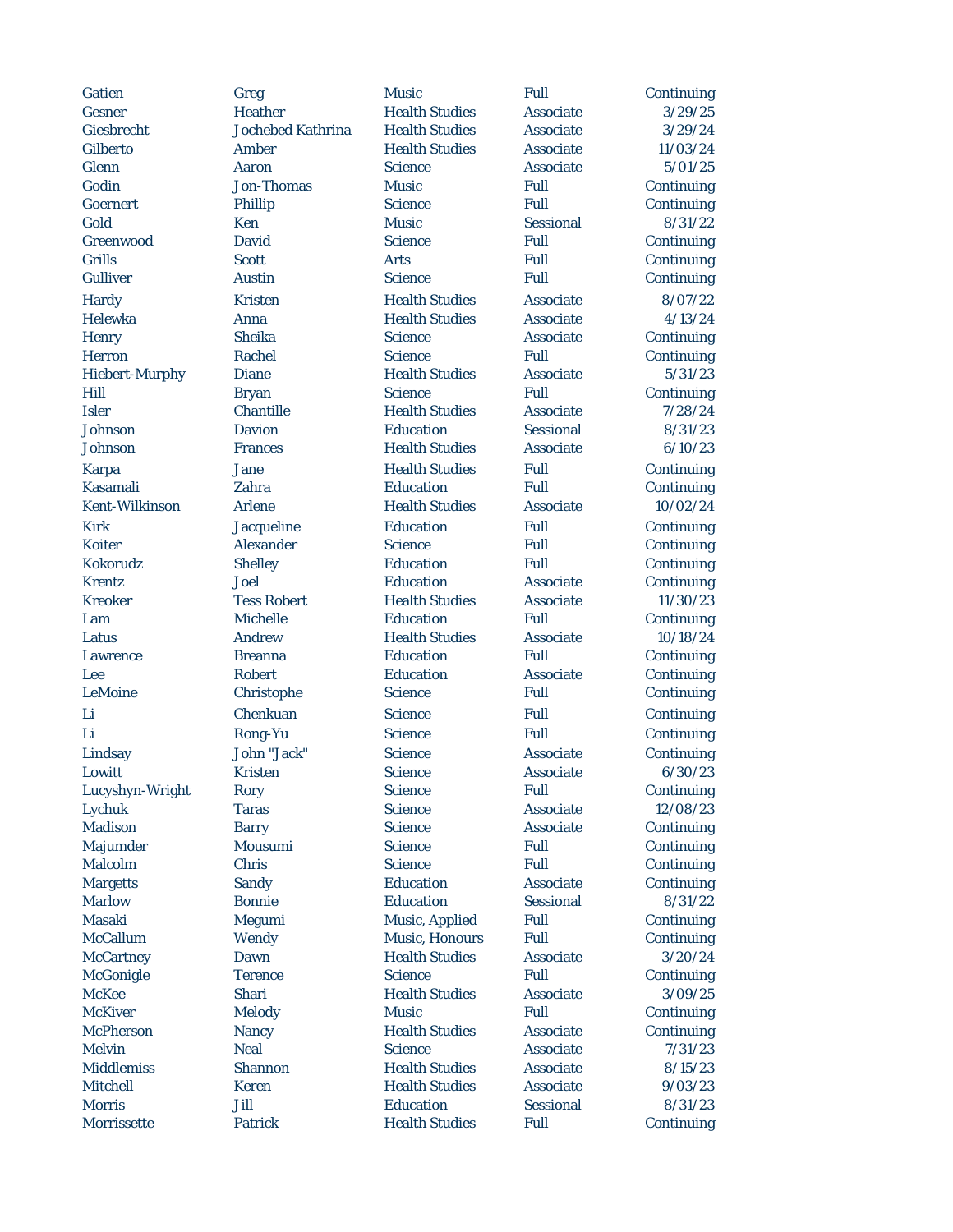Mullins Sharran Health Studies Associate Continuing Mumin Hamid Science Full Continuing Naismth Dana Health Studies Associate Continuing Nantais Michael Education Associate Continuing Nicolai Chris Science Associate 7/09/23 Ntelioglou Burcu Yaman Education Full Continuing Okrainec Alexa Education Full Continuing Olmstead Deborah Health Studies Associate 3/29/24 Osiname Ayodeji Education Sessional 8/31/23 Pachkowski Katherine Health Studies Full Continuing Penner 1/29/24 Leslie Health Studies Associate 1/29/24 Petrella Serena Arts Full Continuing Phangureh Navneet Education Sessional 8/31/22 Pieroni Peter Science Associate 10/07/24 Platz Eric Music Full Continuing Pylypowich Ashley Health Studies Associate Continuing Racher Fran Health Studies Full Continuing Ramsey Doug Arts Full Continuing Rieger Kendra Health Studies Associate 8/07/22 Robinson Renee Health Studies Full Continuing Robles Wilder Arts Associate Continuing Rutherford Pamela Science Full Continuing Ryan Kimberly Health Studies Full Continuing Sagenes Eric Education Sessional 8/31/23 Saunders Kelly Arts Associate Continuing Scott Sheila Music, JDME Full Continuing Shepard Blythe Education Sessional 8/31/23 Shymko Ryan Health Studies Associate 1/07/23 Skinner Tom Education Full Continuing Skuce Tim Education Full Continuing Skyhar Candy Education Full Continuing Smith Cathryn Education Full Continuing Smith Fiona Health Studies Full Continuing Smith Jeff Education Sessional 8/31/23 Smith Nadine Health Studies Associate Continuing Somarin Alireza Science Full Continuing Spence Balfour Science Full Continuing Srivastava Gautam Science Full Continuing Strang Bruce Arts Full Continuing Stouffer Joseph Education Full Continuing Symonds-Brown Holly Health Studies Associate 11/25/24 Terry Marion Education Full Continuing Thomson Andrea Health Studies Associate Continuing Tomlinson Rob Education Sessional 8/31/23 Tryphonopoulos Penny Health Studies Associate 6/01/22 Tselyakov Daniel Music Sessional 8/31/22 Udod Sonia Health Studies Associate 7/23/24 Untereiner Wendy Science Full Continuing Urban Ann-Marie Health Studies Associate 7/15/22 Varley **Emma** Arts Associate Continuing